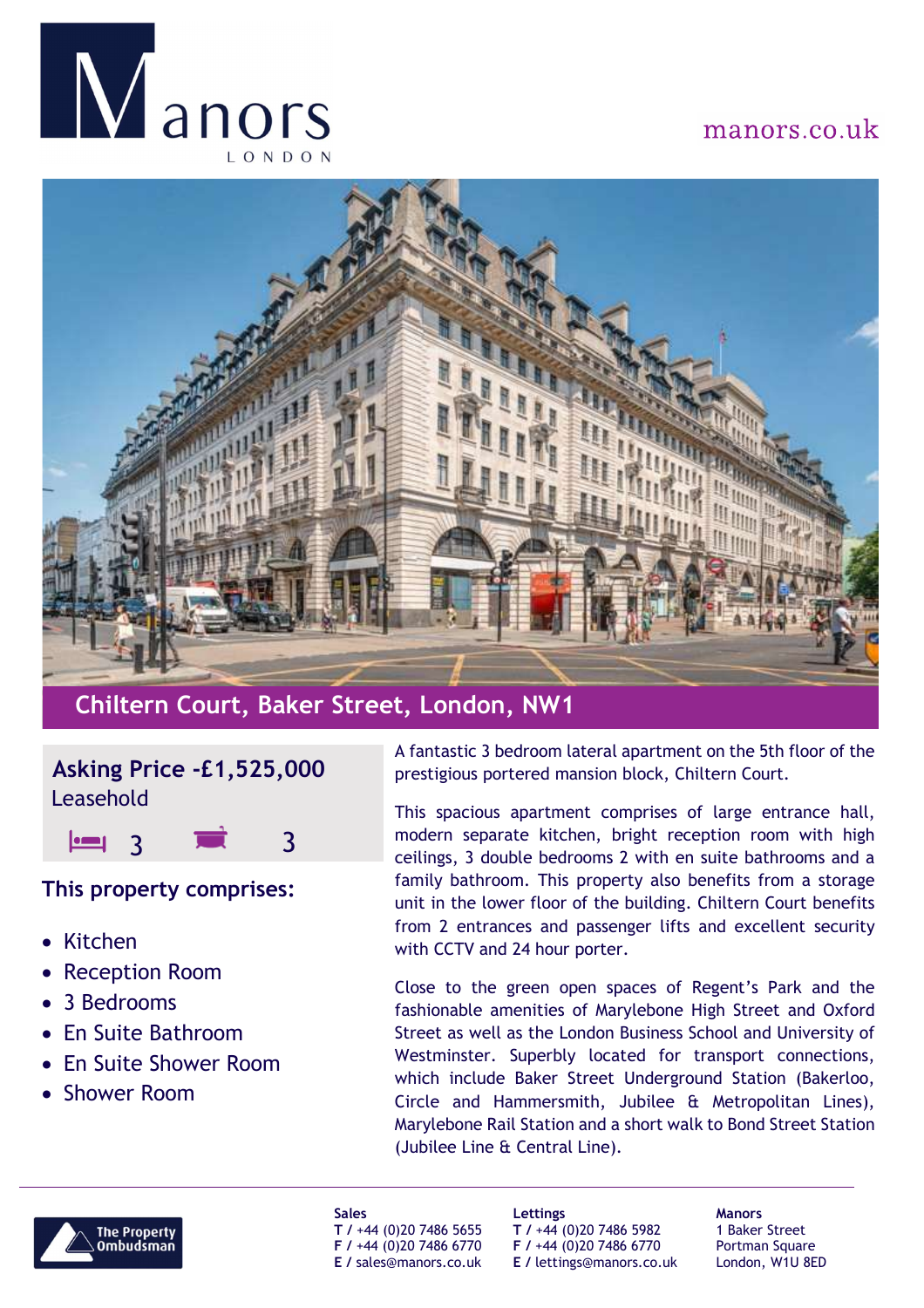# **Chiltern Court, Baker Street, London, NW1**



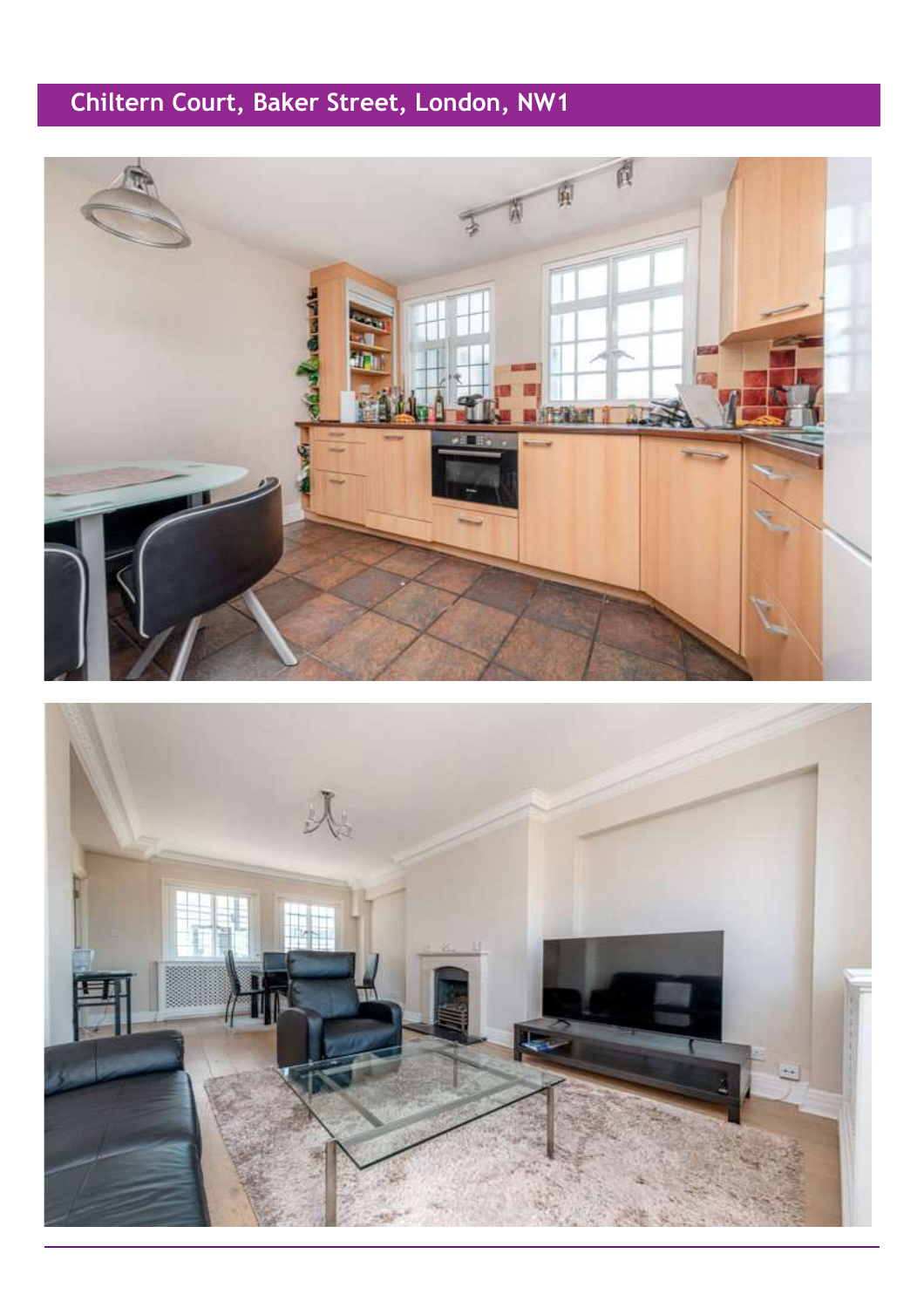# **Asking Price -£1,525,000**





Council Tax Band:

G

**Tenure:** Leasehold – Expires 23/06/2112

\_\_\_\_\_\_\_\_\_\_\_\_\_\_\_\_\_\_\_\_\_\_\_\_\_\_\_\_\_\_\_\_\_

\_\_\_\_\_\_\_\_\_\_\_\_\_\_\_\_\_\_\_\_\_\_\_\_\_\_\_\_\_\_\_\_\_

\_\_\_\_\_\_\_\_\_\_\_\_\_\_\_\_\_\_\_\_\_\_\_\_\_\_\_\_\_\_\_\_\_

\_\_\_\_\_\_\_\_\_\_\_\_\_\_\_\_\_\_\_\_\_\_\_\_\_\_\_\_\_\_\_\_\_

**Ground Rent:** £140.00 Per Annum

**Service Charge:** £12,283 .00 Per Annum

**Price:** £1,525,000